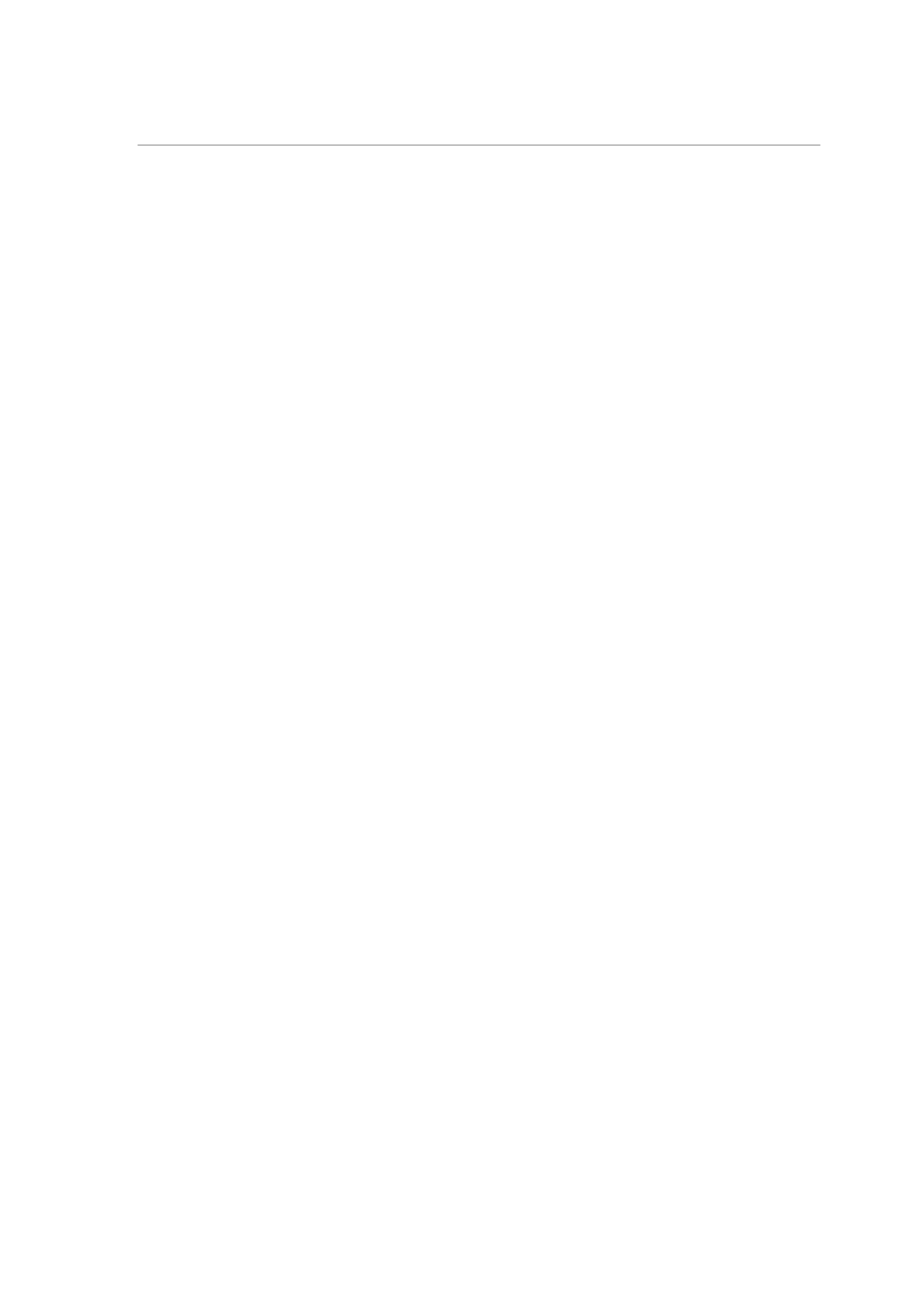#### **Contents**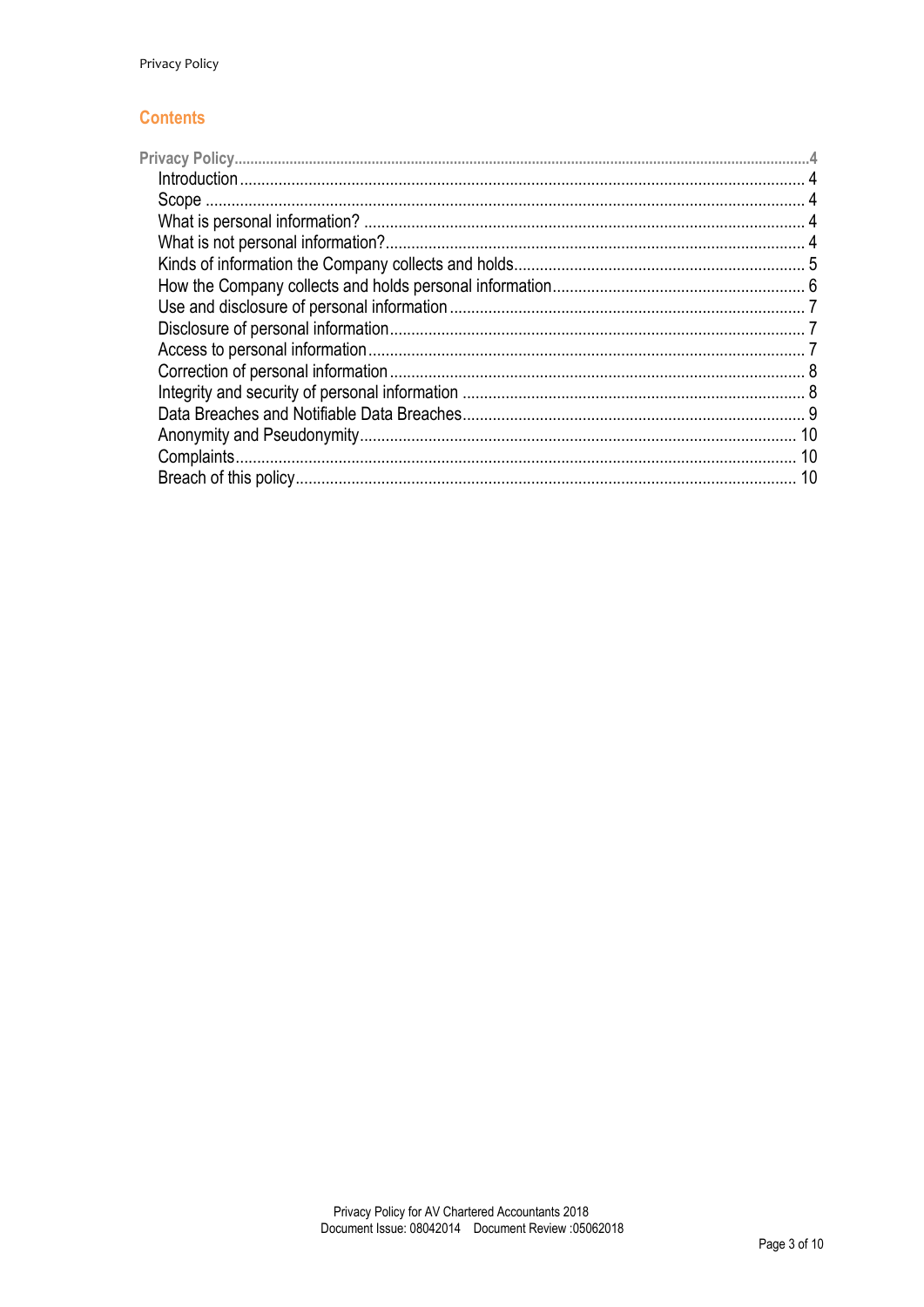# <span id="page-3-0"></span>Privacy Policy

# <span id="page-3-1"></span>**I n t r o d u c t i o n**

From time to time AVCA Pty Ltd Trading as AV Chartered Accountants ("the Company") is required to collect, hold, use and/or disclose personal information relating to individuals (including, but not limited to its customers, contractors, suppliers and employees) in the performance of its business activities.

Antony Vidray is the current director of the company (The director).

The information collected by the Company will, from time to time, be accessible to certain individuals employed or engaged by the Company who may be required to use the information in the course of their duties.

This document sets out the Company's policy in relation to the protection of personal information, as defined, under the Privacy Act 1988 (Cth) the ("Act"), which includes the Privacy Amendment (Notifiable Data Breaches) Act 2017 (Cth) and the Australian Privacy Principles ("APP"). The APPs regulate the handling of personal information.

The obligations imposed on the Company under this policy are also imposed on any individual employed or engaged by the Company ("employees").

This policy outlines the Company's requirements and expectations in relation to the handling of personal information.

#### <span id="page-3-2"></span>**S c o p e**

This policy applies to all employees, independent contractors, consultants and other workers engaged by the Company and who have access to personal information in the course of performing their duties.

#### <span id="page-3-3"></span>What is personal information?

Personal information means information or an opinion (including information or an opinion forming part of a database), whether true or not, and whether recorded in material form or not, about an individual whose identity is apparent, or can reasonably be ascertained, from the information or opinion.

#### <span id="page-3-4"></span>**What is not personal information?**

This policy does not apply to the collection, holding, use or disclosure of personal information that is an employee record as they are exempt from the APPs.

An employee record is a record of personal information relating to the employment of an employee. Examples of personal information relating to the employment of the employee include, but are not limited to, health information and information about the engagement, training, disciplining, resignation, termination, terms and conditions of employment of the employee.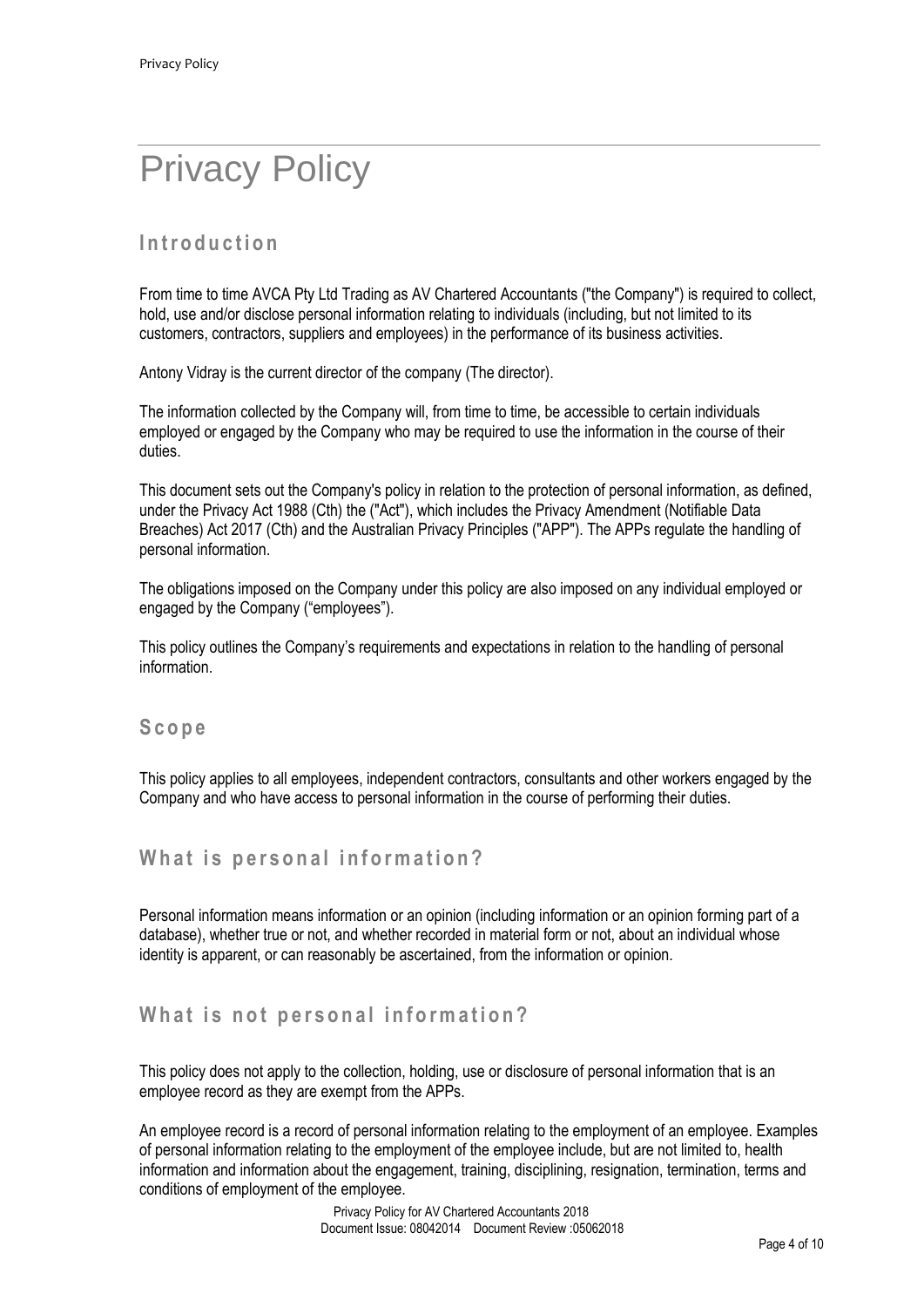Employees (such as those engaged in a supervisory, operations or human resource capacity) will have access to employee records. Employees who have access to employee records must ensure that the information is handled confidentially and for a proper purpose only. Employee records are only permitted to be collected, used and disclosed where the act of doing so is directly related to a current or former employment relationship.

Employees who have access to employee records and who may have a question about the use or disclosure of employee records, should contact the director.

#### <span id="page-4-0"></span>**Kinds of information the Company collects and holds**

The Company collects personal information that is reasonably necessary for one or more of its functions or activities or if the Company has received consent to collect the information. If the Company collects sensitive information (as defined below), the Company must also have obtained consent in addition to the collection being reasonably necessary.

The type of information that the Company collects and holds may depend on an individual's relationship with the Company, for example:

- i. **Candidate**: if a person is a candidate seeking employment with the Company, the Company may collect and hold information about that candidate including the candidates name, address, email address, contact telephone number, gender, age, employment history, references, resume, medical history, emergency contact, taxation details, qualifications and payment details.
- ii. **Customer**: if a person is a customer of the Company, the Company may collect and hold information including the customer's name, address, email address, contact telephone number, gender and age and other sensitive information.
- iii. **Supplier**: if a person or business is a supplier of the Company, the Company may collect and hold information about the supplier including the supplier's name, address, email address, contact telephone number, business records, billing information and information about goods and services supplied by the supplier.
- iv. **Referee**: if a person is a referee of a candidate being considered for employment by the Company, the Company may collect and hold information including the referee's name, contact details, current employment information and professional opinion of candidate.
- v. **Sensitive information**: the Company will only collect sensitive information where an individual consents to the collection of the information and the information is reasonably necessary for one or more of the Company's functions or activities. Sensitive information includes, but is not limited to, information or an opinion about racial or ethnic origin, political opinions, religious beliefs, philosophical beliefs, membership of a trade union, sexual preferences, criminal record, health information or genetic information.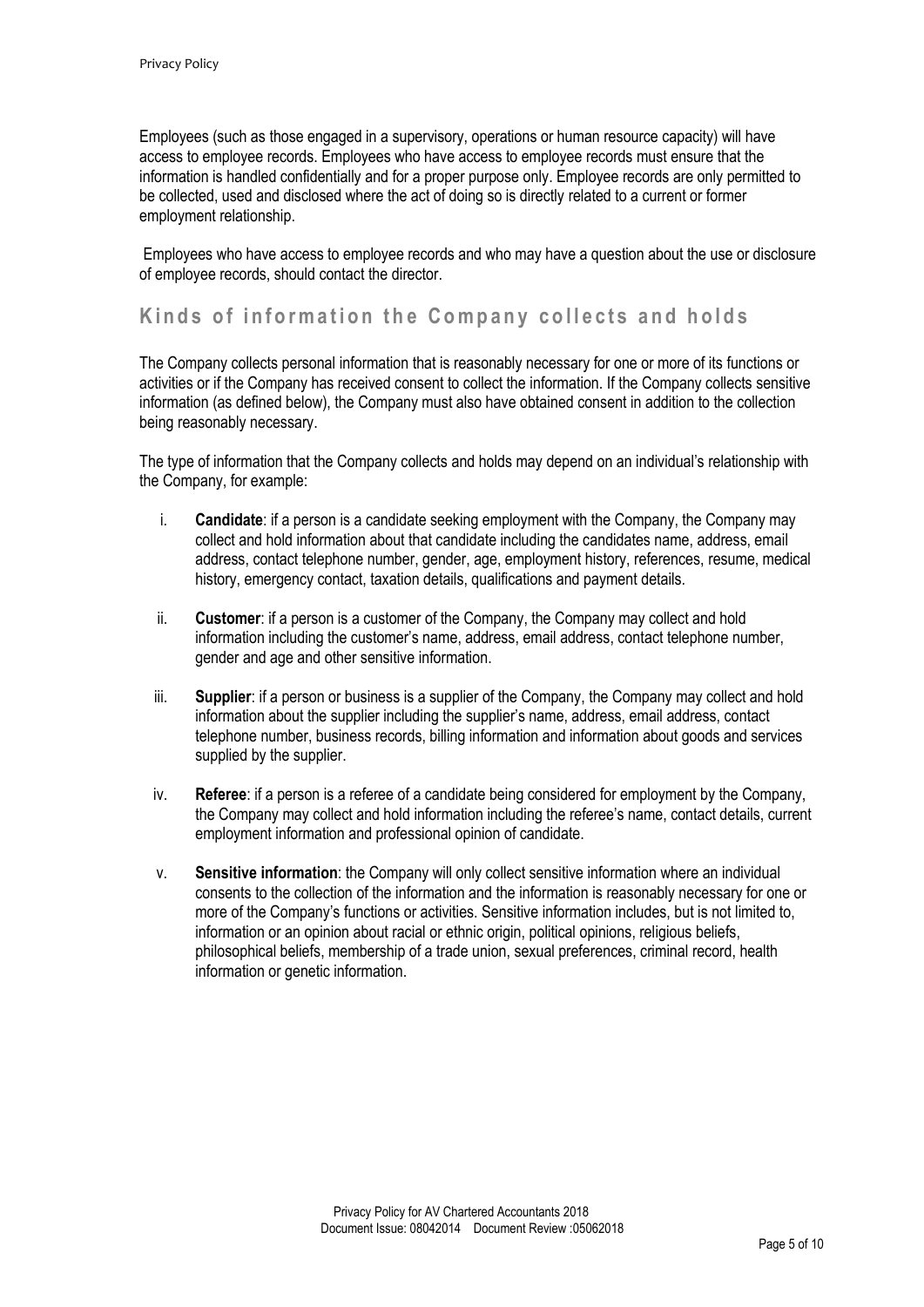# <span id="page-5-0"></span>How the Company collects and holds personal information

The Company (and the employees acting on the Company's behalf) must collect personal information only by lawful and fair means.

The Company may collect personal information in a number of ways, including without limitation:

- i. through application forms (e.g. job applications, VIP and loyalty program applications);
- ii. by email or other written mechanisms;
- iii. over a telephone call;
- iv. in person;
- v. through transactions;
- vi. through the Company website;
- vii. through lawful surveillance means such as a surveillance camera;
- viii. by technology that is used to support communications between individuals and the Company;
- ix. through publically available information sources (which may include telephone directories, the internet and social media sites); and
- x. direct marketing database providers.

When the Company collects personal information about an individual through publicly available information sources, it will manage such information in accordance with the APPs.

At or before the time or, if it is not reasonably practicable, as soon as practicable after, the Company collects personal information, the Company must take such steps as are reasonable in the circumstances to either notify the individual or otherwise ensure that the individual is made aware of the following:

- i. the identity and contact details of the Company;
- ii. that the Company has collected personal information from someone other than the individual or if the individual is unaware that such information has been collected;
- iii. that collection of personal information is required by Australian law, if it is;
- iv. the purpose for which the Company collects the personal information;
- v. the consequences if the Company does not collect some or all of the personal information;
- vi. any other third party to which the Company may disclose the personal information collected by the Company;
- vii. the Company's privacy policy contains information about how an individual may access and seek correction of personal information held by the Company and how an individual may complain about a breach of the APPs; and
- viii. whether the Company is likely to disclose personal information to overseas recipients, and the countries in which those recipients are likely to be located.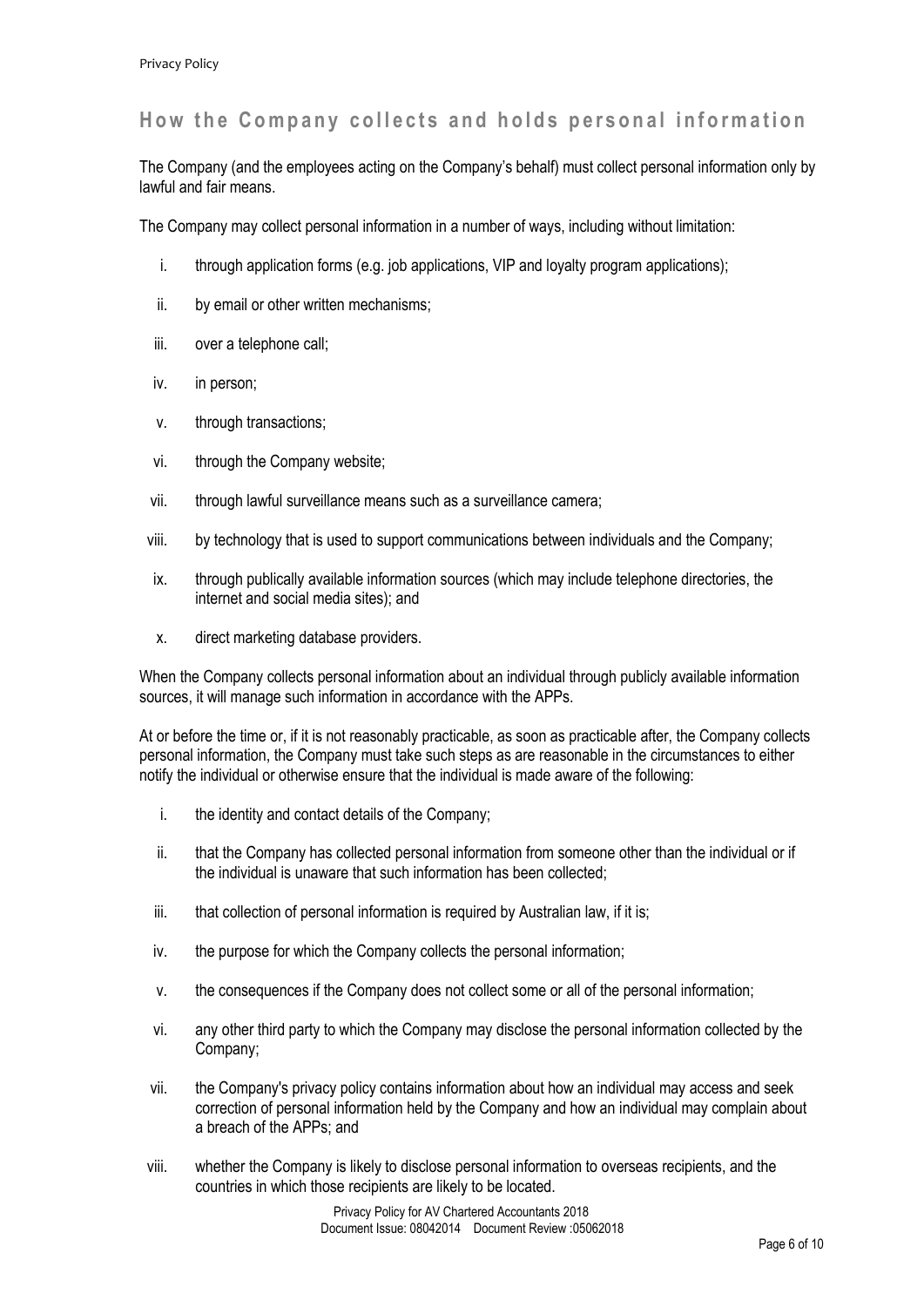**Unsolicited personal information** is personal information that the Company receives which it did not solicit. Unless the Company determines that it could have collected the personal information in line with the APPs or the information is contained within a Commonwealth record, it must destroy the information to ensure it is deidentified unless the Company determines that it is acceptable for the Company to have collected the personal information.

#### <span id="page-6-0"></span>Use and disclosure of personal information

The main purposes for which the Company may use and/or disclose personal information may include but are not limited to:

- i. recruitment functions;
- ii. customer service management;
- iii. training and events;
- iv. surveys and general research; and
- v. business relationship management.

The Company may also collect, hold, use and/or disclose personal information if an individual consents or if required or authorised under law.

Direct marketing:

- i. the Company may use or disclose personal information (other than sensitive information) about an individual for the purpose of direct marketing (for example, advising a customer about new goods and/or services being offered by the Company);
- ii. the Company may use or disclose sensitive information about an individual for the purpose of direct marketing if the individual has consented to the use or disclosure of the information for that purpose; and
- iii. an individual can opt out of receiving direct marketing communications from the Company by contacting the Privacy Officer in writing or if permissible accessing the Company's website and unsubscribing appropriately.

#### <span id="page-6-1"></span>**Disclosure of personal information**

The Company may disclose personal information for any of the purposes for which it is was collected, as indicated under clause 6 of this policy, or where it is under a legal duty to do so.

Disclosure will usually be internally and to related entities or to third parties such as contracted service suppliers.

If an employee discloses personal information to a third party in accordance with this policy, the employee must take steps as are reasonable in the circumstances to ensure that the third party does not breach the APPs in relation to the information.

#### <span id="page-6-2"></span>A c c e s s to personal information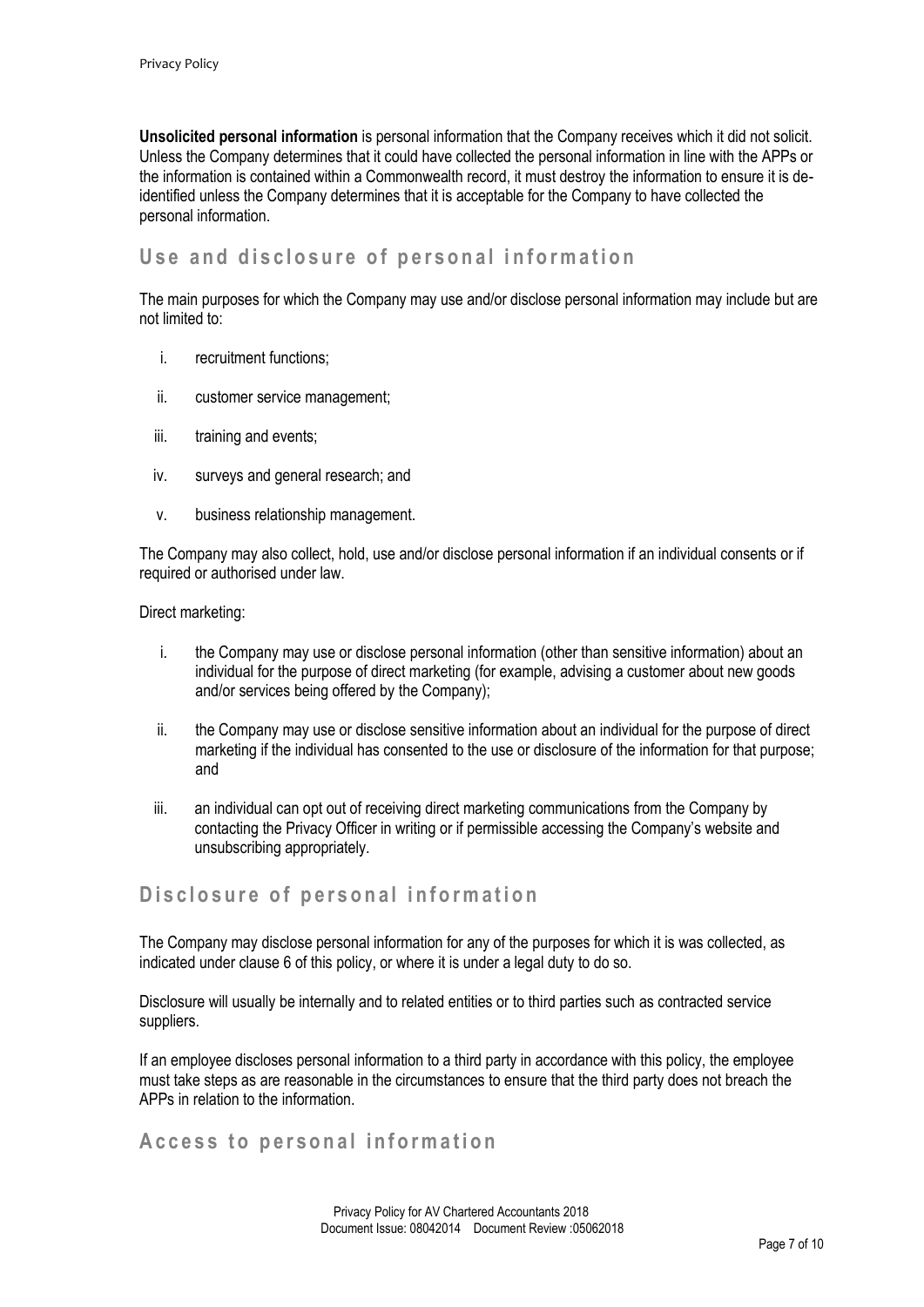If the Company holds personal information about an individual, the individual may request access to that information by putting the request in writing and sending it to the Privacy Officer. The Company will respond to any request within a reasonable period, and a charge may apply for giving access to the personal information where the Company incurs any unreasonable costs in providing the personal information.

There are certain circumstances in which the Company may refuse to grant an individual access to personal information. In such situations the Company will provide the individual with written notice that sets out:

- i. the reasons for the refusal; and
- ii. the mechanisms available to you to make a complaint.

If you receive such a request, please contact the director.

# <span id="page-7-0"></span>**Correction of personal information**

If the Company holds personal information that is inaccurate, out-of-date, incomplete, irrelevant or misleading, it must take steps as are reasonable to correct the information.

If the Company holds personal information and an individual makes a request in writing addressed to the Privacy Officer to correct the information, the Company must take steps as are reasonable to correct the information and the Company will respond to any request within a reasonable period.

There are certain circumstances in which the Company may refuse to correct the personal information. In such situations the Company will give the individual written notice that sets out:

- i. the reasons for the refusal; and
- ii. the mechanisms available to the individual to make a complaint.

If the Company corrects personal information that it has previously supplied to a third party and an individual requests the Company to notify the third party of the correction, the Company will take such steps as are reasonable to give that notification unless impracticable or unlawful to do so.

If you receive such a request, please contact the director.

## <span id="page-7-1"></span>Integrity and security of personal information

The Company will take such steps (if any) as are reasonable in the circumstances to ensure that the personal information that it collects is accurate, up-to-date and complete.

Employees must take steps as are reasonable in the circumstances to protect the personal information from misuse, interference, loss and from unauthorised access, modification or disclosure.

If the Company holds personal information and it no longer needs the information for any purpose for which the information may be used or disclosed and the information is not contained in any Commonwealth record and the Company is not required by law to retain the information, it will take such steps as are reasonable in the circumstances to destroy the information or to ensure it is de-identified.

If you are unsure whether to retain personal information, please contact the director to discuss.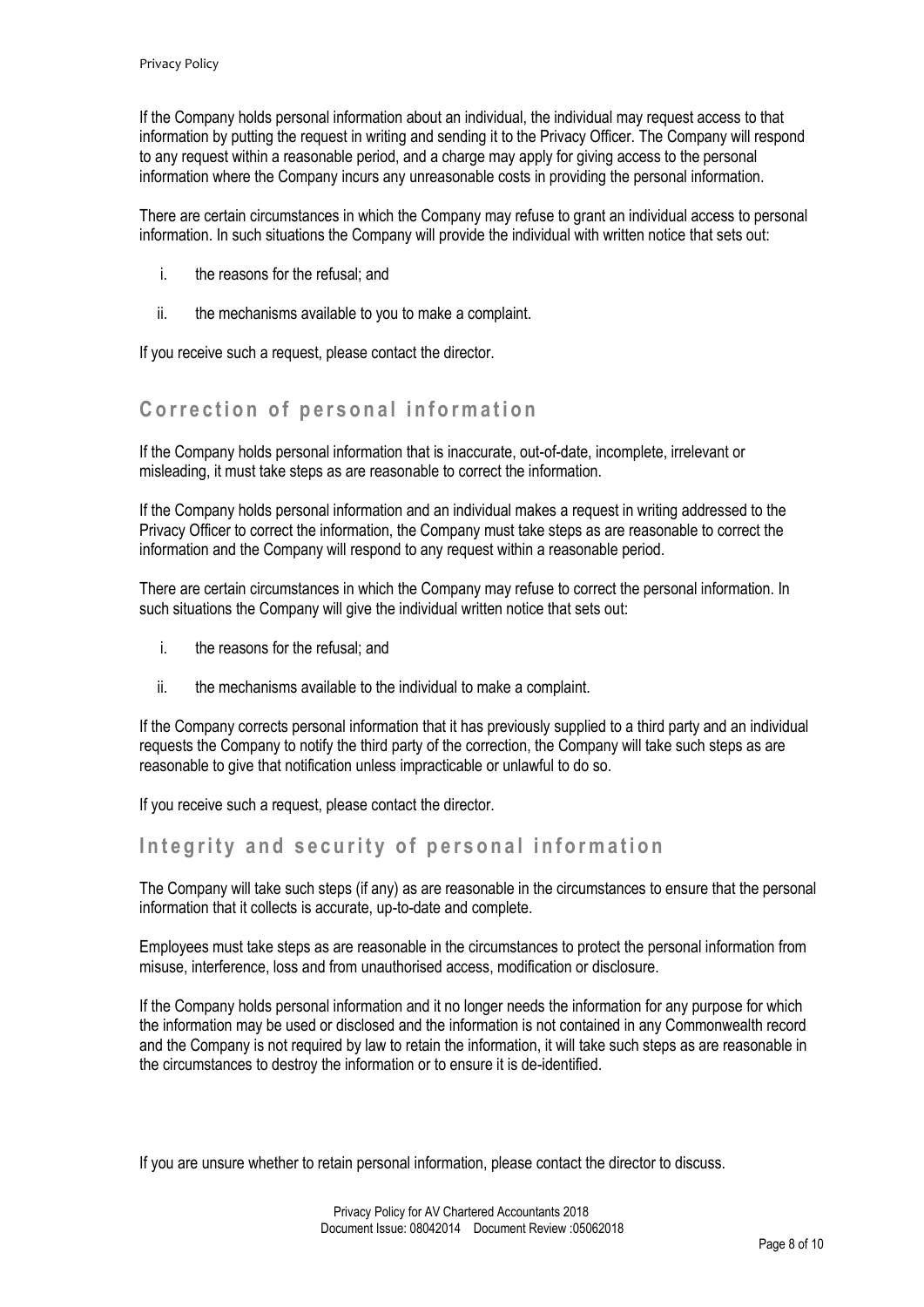# <span id="page-8-0"></span>Data Breaches and Notifiable Data Breaches

A "Data Breach" occurs where personal information held by the Company is accessed by, or is disclosed to, an unauthorised person, or is lost. An example of a Data Breach may include:

- i. Lost or stolen laptops or tablets;
- ii. Lost or stolen mobile phone devices;
- iii. Lost or stolen USB data storage devices:
- iv. Lost or stolen paper records or documents containing personal information relating to the Employer's customers or employees;
- v. Employees mistakenly providing personal information to the wrong recipient (i.e. payroll details to wrong address);
- vi. Unauthorised access to personal information by an employee;
- vii. Employees providing confidential information to the Employer's competitors;
- viii. Credit card information lost from insecure files or stolen from garbage bins;
- ix. Where a database has been 'hacked' to illegally obtain personal information; and
- x. Any incident or suspected incident where there is a risk that personal information may be misused or obtained without authority.

If you are aware of or reasonably suspect a Data Breach, you must report the actual or suspected Data Breach to the director as soon as reasonably practicable and not later than 24 hours after becoming aware of the actual or suspected Data Breach.

A "**Notifiable Data Breach**" occurs where there is an actual Data Breach, and:

- i. a reasonable person would conclude that the unauthorised access or disclosure would likely result in serious harm to the relevant individual (including harm to their physical or mental well-being, financial loss, or damage to their reputation); or
- ii. in the case of loss (i.e. leaving an unsecure laptop containing personal information on a bus), unauthorised access or disclosure of personal information is likely to occur as a result of the Data Breach, and a reasonable person would conclude that the unauthorised access or disclosure would likely result in serious harm to the relevant individual (including harm to their physical or mental wellbeing, financial loss, or damage to their reputation).

A Notifiable Data Breach does not include a Data Breach where the Company has been successful in preventing the likely risk of serious harm by taking remedial action.

#### Assessment

If the Company is aware of any actual or suspected Data Breach, it will conduct a reasonable and expeditious assessment to determine if there are reasonable grounds to believe that the Data Breach is a Notifiable Data Breach or not.

#### **Notification**

Subject to any restriction under the Act, in the event that the Company is aware of a Notifiable Data Breach, the Company will, as soon as practicable, prepare a statement outlining details of the breach and notify:

- i. the individual whose personal information was part of the Data Breach ; and
- ii. the Office of the Australian Information Commissioner.